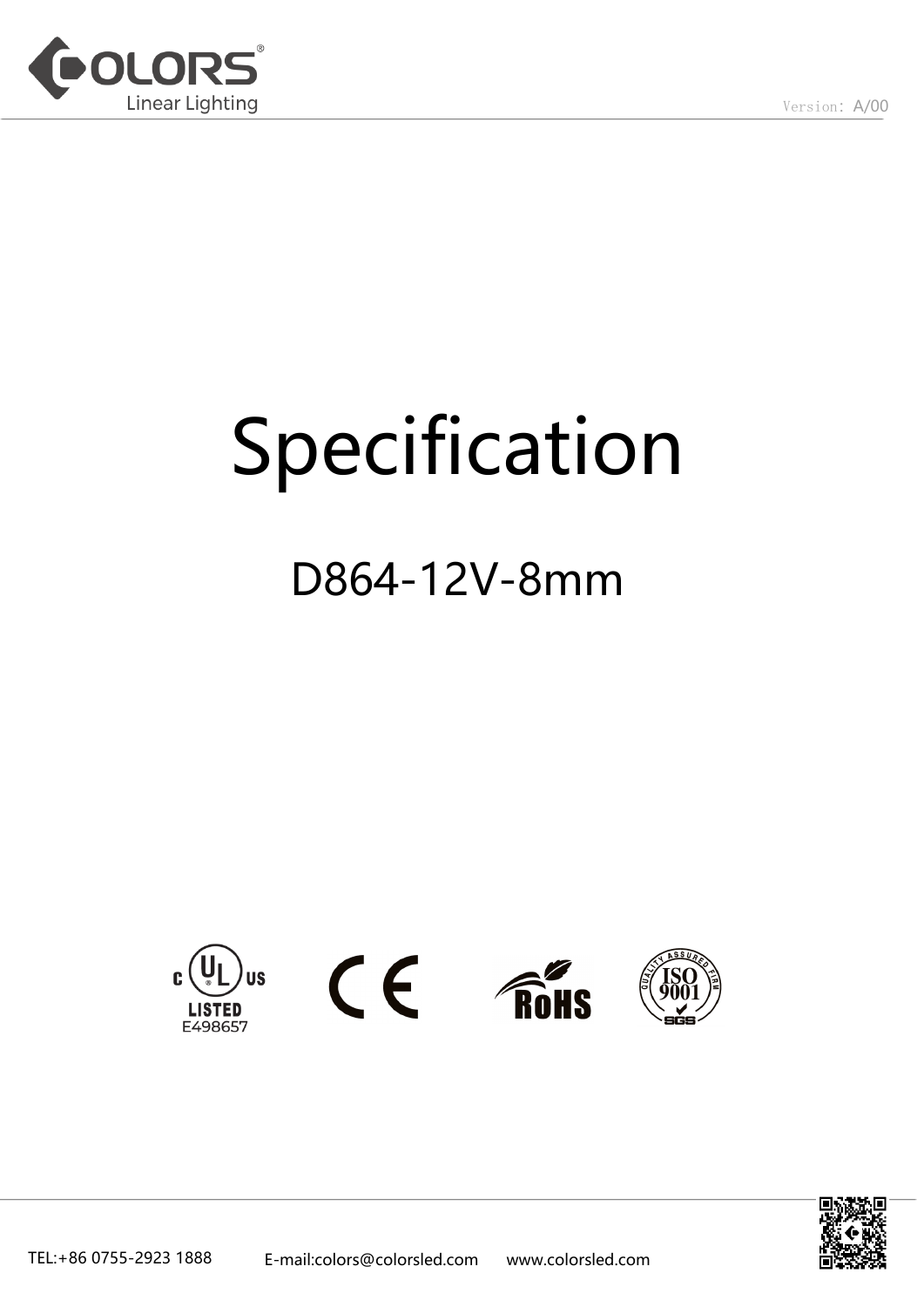

#### ▼General description

- ●Luminance efficiency up to 160LM/W
- ●Self-encapsulated design offers eight optional 1900-6000K white lights
- ●With life span over 60000H
- $\bullet$ Ta: -25~40°C; Tc: 75°C (max)



#### ▼Dimension



※Warranty is based on indoor use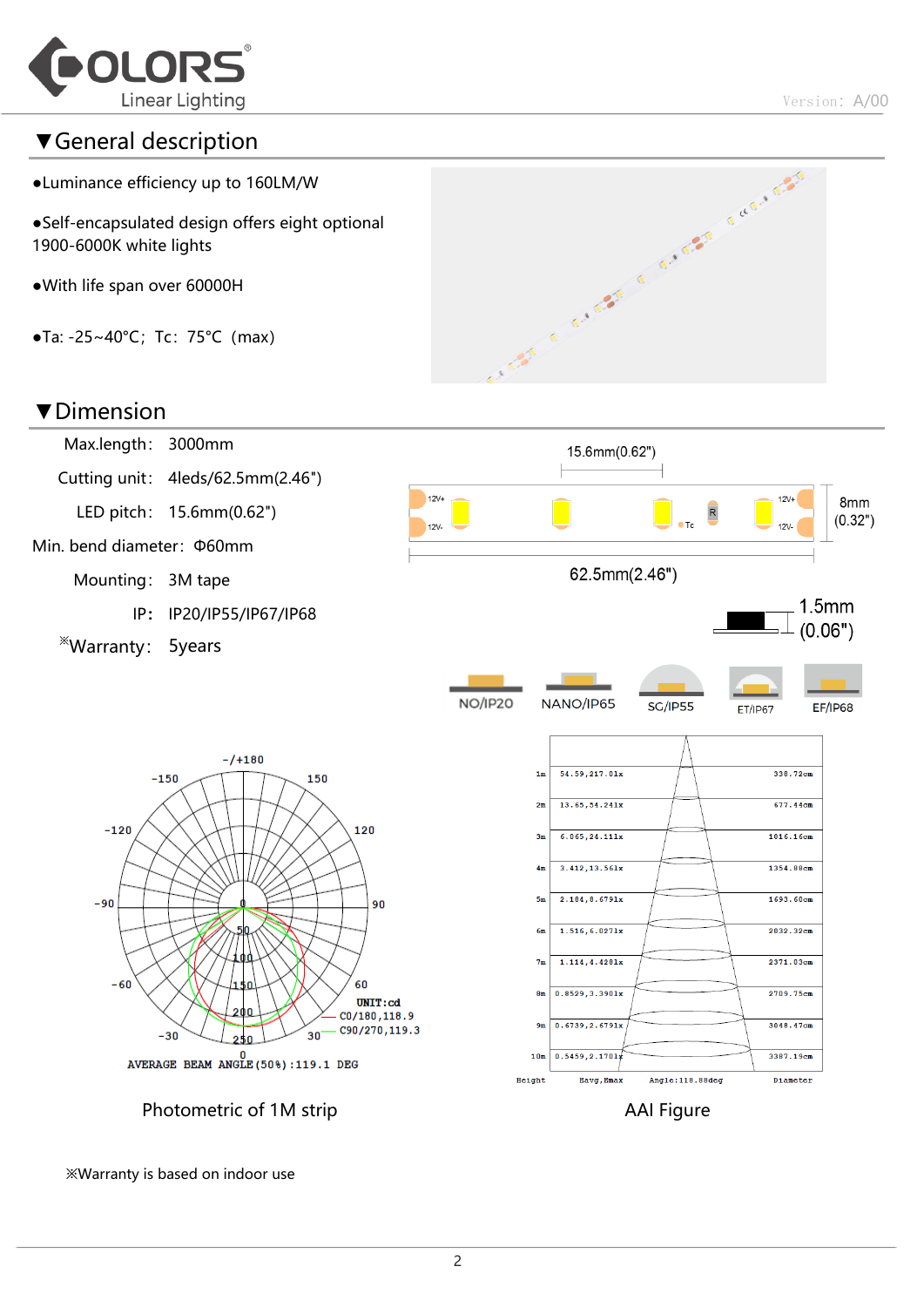

### ▼Electronic & output data

| Input voltage: DC12V                                  |                                  |            |                  | Rated current: 0.36A(1m) /1A(3m) |                            |  |  |  |
|-------------------------------------------------------|----------------------------------|------------|------------------|----------------------------------|----------------------------|--|--|--|
|                                                       | Typical Power: 4.3W(1m) /12W(3m) |            | CRI:             | 80/90/95                         |                            |  |  |  |
| Max.power: 4.8W(1m)                                   |                                  |            |                  | On-off times: 10000 (test times) |                            |  |  |  |
|                                                       | Power range: $3.8 \sim 4.8W(1m)$ |            | Copper foil: 2oz |                                  |                            |  |  |  |
| <b>CRI</b>                                            | Color                            | <b>CCT</b> | Lumen(lm)        | Im/W                             | Energy<br>efficiency class |  |  |  |
| Ra > 80                                               | GW                               | 1900K      | 510              | 119                              | F                          |  |  |  |
| Ra > 80                                               | LW                               | 2300K      | 570              | 133                              | $\sf E$                    |  |  |  |
| Ra > 80                                               | <b>SW</b>                        | 2700K      | 620              | 144                              | $\sf E$                    |  |  |  |
| Ra > 80                                               | <b>WW</b>                        | 3000K      | 650              | 151                              | D                          |  |  |  |
| Ra > 80                                               | PW                               | 3500K      | 660              | 153                              | D                          |  |  |  |
| Ra > 80                                               | <b>NW</b>                        | 4000K      | 680              | 160                              | D                          |  |  |  |
| Ra > 80                                               | <b>DW</b>                        | 5000K      | 680              | 160                              | D                          |  |  |  |
| Ra > 80                                               | W                                | 6000K      | 650              | 151                              | D                          |  |  |  |
| Ra > 90                                               | GW                               | 1900K      | 420              | 98                               | F                          |  |  |  |
| Ra>90                                                 | LW                               | 2300K      | 470              | 109                              | F                          |  |  |  |
| Ra > 90                                               | SW                               | 2700K      | 510              | 119                              | F                          |  |  |  |
| Ra > 90                                               | <b>WW</b>                        | 3000K      | 540              | 126                              | $\sf E$                    |  |  |  |
| Ra>90                                                 | PW                               | 3500K      | 545              | 127                              | $\mathsf E$                |  |  |  |
| Ra>90                                                 | <b>NW</b>                        | 4000K      | 560              | 130                              | E                          |  |  |  |
| Ra > 90                                               | <b>DW</b>                        | 5000K      | 560              | 130                              | E                          |  |  |  |
| Ra > 90                                               | W                                | 6000K      | 540              | 126                              | $\mathsf E$                |  |  |  |
| Ra > 95                                               | GW                               | 1900K      | 415              | 97                               | F                          |  |  |  |
| Ra > 95                                               | LW                               | 2300K      | 460              | 107                              | F                          |  |  |  |
| Ra > 95                                               | SW                               | 2700K      | 495              | 115                              | F                          |  |  |  |
| Ra > 95                                               | <b>WW</b>                        | 3000K      | 520              | 121                              | $\mathsf E$                |  |  |  |
| Ra > 95                                               | PW                               | 3500K      | 530              | 123                              | $\mathsf E$                |  |  |  |
| Ra > 95                                               | <b>NW</b>                        | 4000K      | 545              | 127                              | E                          |  |  |  |
| Ra > 95                                               | <b>DW</b>                        | 5000K      | 545              | 127                              | E                          |  |  |  |
| $\pmb{0}$                                             | G                                | 525nm      | 410              | 95                               |                            |  |  |  |
| $\pmb{0}$                                             | B                                | 470nm      | 85               | 20                               | $\overline{ }$             |  |  |  |
| 1. The tolerance of output data can be vary up to 15% |                                  |            |                  |                                  |                            |  |  |  |

2.the output data tested according to IES TM-30-15

3.the output data is based on IP20/1merter, data of 5m in only for reference

4.IP protection process leads changes to size, CCT and luminous flux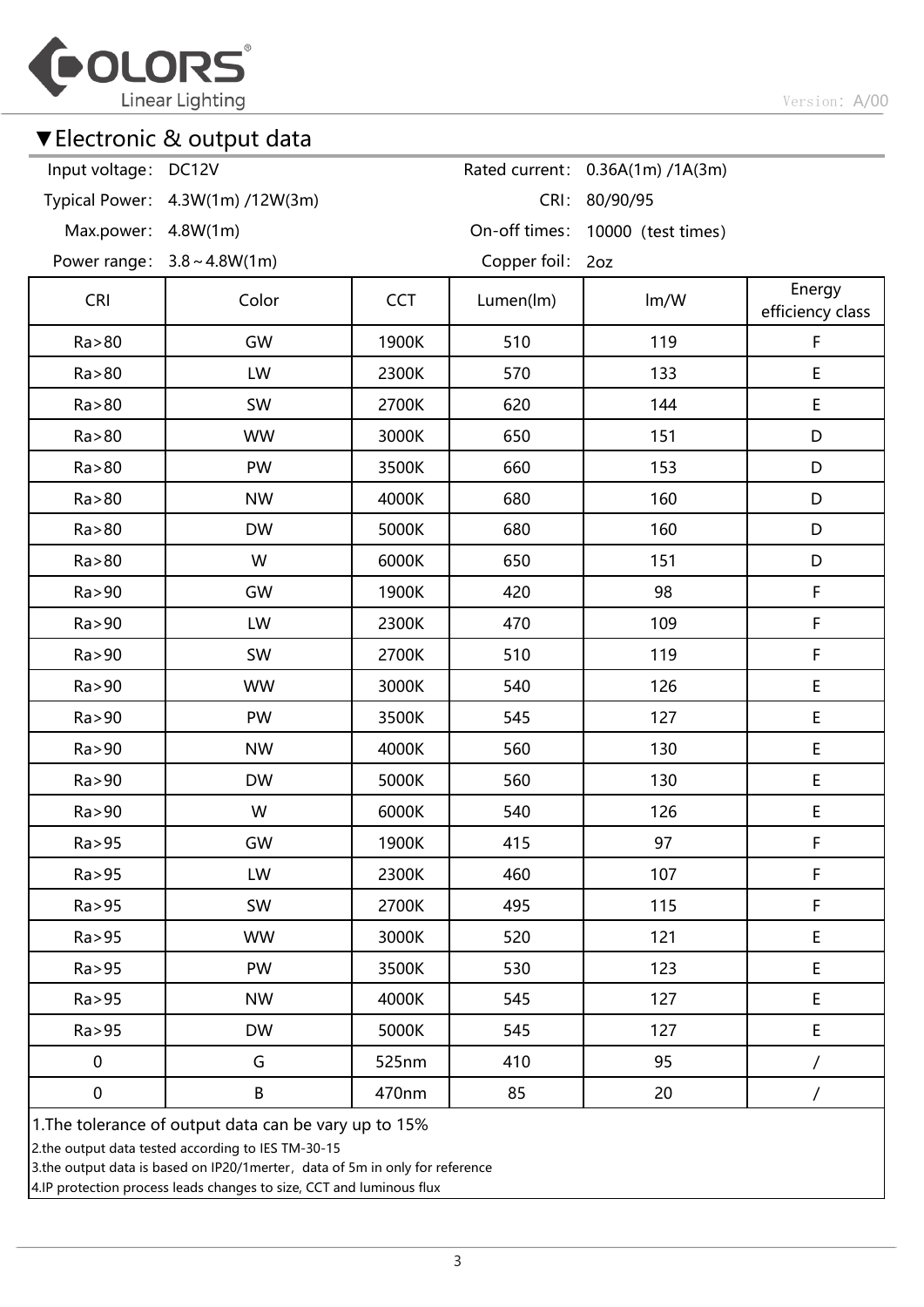



## ▼IP Process

| <b>IP Process</b> | Picture        | description              | <b>Size</b> | optional CCT/color for finished<br>product              | lumen<br>output rate |
|-------------------|----------------|--------------------------|-------------|---------------------------------------------------------|----------------------|
| <b>NO</b>         | <b>NO/IP20</b> | No proof                 | $8mm*1.5mm$ | 1900K/2300K/2700K/3000K/350<br>0K/4000K/5000K/6000K/G/B | 100%                 |
| <b>NA</b>         | NANO/IP65      | Nano-proof               | $8mm*1.6mm$ | 1900K/2300K/2700K/3000K/350<br>0K/4000K/5000K/6000K/G/B | 98%                  |
| SG                | <b>SG/IP55</b> | Gel coating              | 8mm*2.7mm   | 2300K/3000K/3500K/4000K/600<br>0K/10000K/15000K/G/B     | 90%                  |
| ЕT                | <b>ET/IP67</b> | <b>Extrusion tube</b>    | 10mm*4.8mm  | 1900K/2300K/2700K/3000K/350<br>0K/4000K/5000K/6000K/G/B | 88%                  |
| EF                | <b>EF/IP68</b> | <b>Extrusion filling</b> | 10mm*5mm    | 2300K/2900K/3400K/3850K/580<br>0K/8750K/15000K/G/B      | 86%                  |

## ▼Accessories Information

| Name                          | Picture |  | Code            | description                                                                                                             |
|-------------------------------|---------|--|-----------------|-------------------------------------------------------------------------------------------------------------------------|
| Connector for<br>wire and FPC |         |  | 94-42-620800001 | 8mm width, 2PIN connector of wire and<br>FPC, suitable for white color strip,<br>NO/NA, 2PIN wire 18-22AWG              |
| Connector for<br>FPC and FPC  |         |  | 94-42-620800002 | 8mm width, 2PIN connector of FPC and<br>FPC, suitable for white color strip, NO/NA                                      |
| Connector for<br>wire and FPC |         |  | 94-03-00-0044   | 8mm width, 2PIN connector of wire and<br>FPC, suitable for white color and gel coating<br>strip, SG, 2PIN wire 18-22AWG |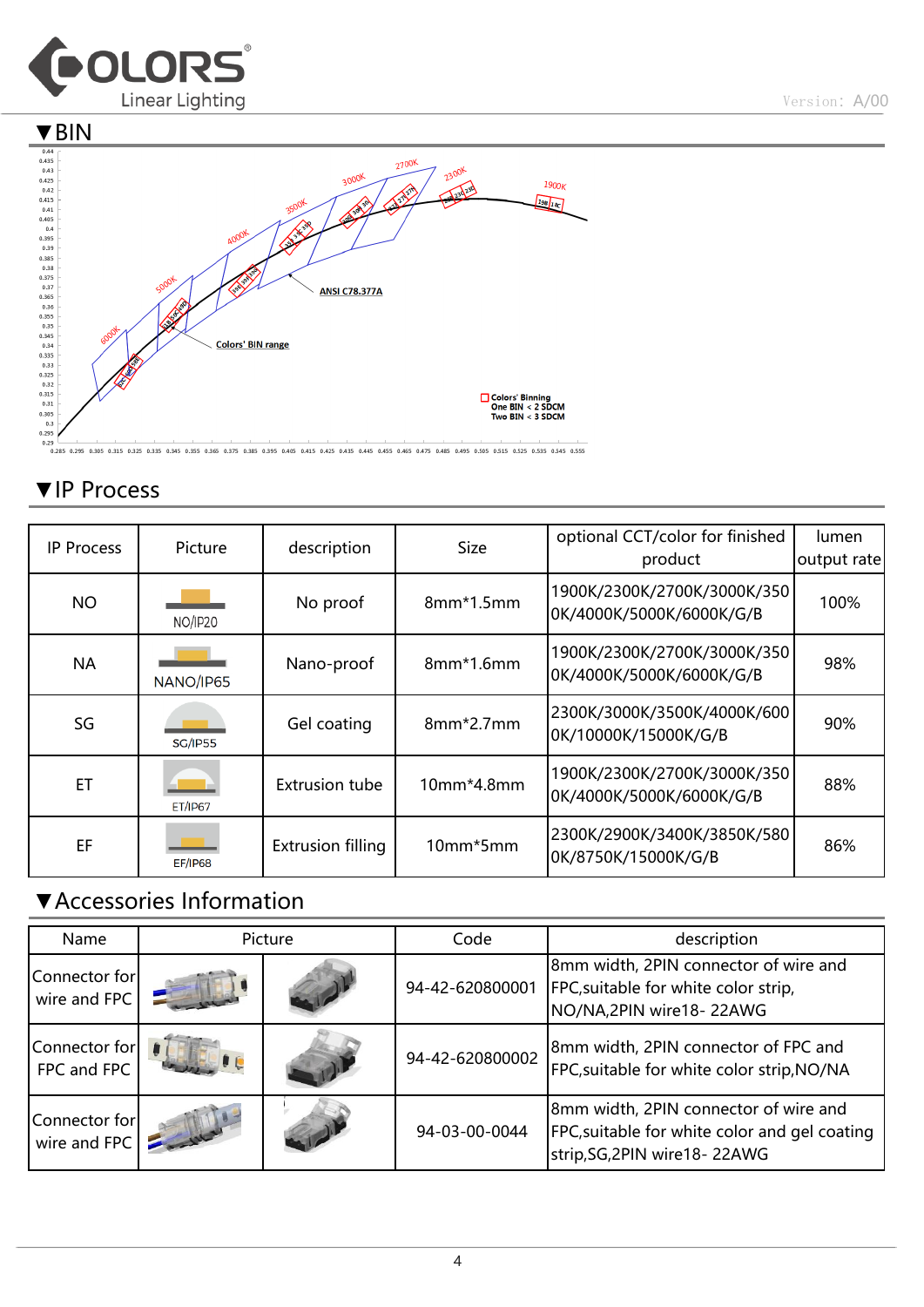

| Connector for<br>FPC and FPC |  | 94-03-00-0048  | 8mm width, 2PIN connector of FPC and<br>FPC, suitable for white color and gel coating<br>strip, SG |
|------------------------------|--|----------------|----------------------------------------------------------------------------------------------------|
| Slim<br>connector            |  | 94-03-00-0065  | TSC-08-2, suitable for 8mm fpc to fpc<br>connection, IP20, 2pin, 10pcs per bag                     |
| FPC with wire                |  | 94-03-00-0066  | wire connection when using together with<br>TSC-08-2, IP20, 2PIN, 10PCS per bag                    |
| <b>Fixed Clip</b>            |  | 94-02-00-0002  | Silicone clip, screw: PA 3*8mm, suitable for<br>8mm FPC, EH/EF/ET strip                            |
| <b>Fixed Clip</b>            |  | 94-02-00-0017  | Fixed clip, transparent, 3*8mm self-tapping<br>screws, suitable for 8mm FPC, NO/NA LED<br>strip    |
| <b>Fixed Clip</b>            |  | 94-02-00-0015  | Fixed clip, transparent, 3*8mm self-tapping<br>screws, suitable for 8mm FPC, SG LED strip          |
| Silicone end<br>cap set      |  | 94-02-00-0021  | including end cap and plug, suitable for<br>8mm FPC, EH/ET/EF silicone extrusion strip             |
| Mounting<br>groove           |  | 94-02-00-0024  | Transparent PVC mounting groove, suitable<br>for 8mm FPC, silicone extruded EF/ET strip            |
| Stopper glue                 |  | 94-16-03010001 | Silicone gel, suitable for ST/ET/EH/EF/SF<br>waterproof LED strip                                  |

## ▼Order Code Formats

|   | 1: Category   | 2: LED                            | 3: LED/m                                            | 4: Voltage                    | 5:FPC Width                | 6: IP Process                  | 7: CRI                  | 8: CCT             |
|---|---------------|-----------------------------------|-----------------------------------------------------|-------------------------------|----------------------------|--------------------------------|-------------------------|--------------------|
| D |               | 2835<br>8                         | 64 LED<br>64                                        | 12<br><b>12V</b>              | 08<br>8 <sub>mm</sub>      | <b>NO</b><br><b>NO</b>         | 8<br>$>80$              | 1900K<br>GW        |
|   |               |                                   |                                                     |                               |                            | <b>NA</b><br><b>NANO</b>       | 9<br>> 90               | 2300K<br>LW        |
|   |               |                                   |                                                     |                               |                            | Gel coating<br>SG              | Н<br>> 95               | 2700K<br><b>SW</b> |
|   |               |                                   |                                                     |                               |                            | <b>Extrusion tube</b><br>ET    | 0<br>$\mathbf 0$        | 3000K<br><b>WW</b> |
|   |               |                                   |                                                     |                               |                            | <b>Extrusion filling</b><br>EF |                         | 3500K<br>PW        |
|   |               |                                   |                                                     |                               |                            |                                |                         | 4000K<br><b>NW</b> |
|   |               |                                   |                                                     |                               |                            |                                |                         | 5000K<br><b>DW</b> |
|   |               |                                   |                                                     |                               |                            |                                |                         | 6000K<br>W         |
|   |               |                                   |                                                     |                               |                            |                                |                         | Green<br>G         |
|   |               |                                   |                                                     |                               |                            |                                |                         | Blue<br>B          |
| D |               | 8                                 | 64                                                  | 12                            | 08                         | <b>NO</b>                      | 8                       | GW                 |
|   |               | 9: Silk Printing 10: Entery cable | 11: Wire type                                       | 12: Wire length 13: Tape type |                            | 14: Label Type                 | 15: Strip Length        |                    |
| N | Neutral       | S<br>Single                       | red and black<br>$\boldsymbol{\mathsf{A}}$<br>cable | 012<br>12cm                   | White 3M<br>W              | <b>COLORS</b><br>$\mathsf{C}$  | 0500<br>5m              |                    |
| C | <b>COLORS</b> | D<br>Doubel                       | <b>B</b> SM-male wire                               | 20cm<br>020                   | Y Yellow 3M                | Customized<br>S                | 5000<br>50 <sub>m</sub> |                    |
| S | Customized X  | Nothing                           | SM-female<br>$\mathsf C$<br>wire                    | 050<br>50cm                   | ${\sf R}$<br>Red tape      |                                |                         |                    |
|   |               |                                   | X<br>Nothing                                        | 100cm<br>100                  | X<br>Nothing               |                                |                         |                    |
|   |               |                                   |                                                     | 0<br>Nothing                  |                            |                                |                         |                    |
|   | ${\sf N}$     | $\mathsf S$                       | Α                                                   | 012                           | W                          | C                              | 0500                    |                    |
|   |               |                                   |                                                     |                               | D8641208NO-8GWNSA012WC0500 |                                |                         |                    |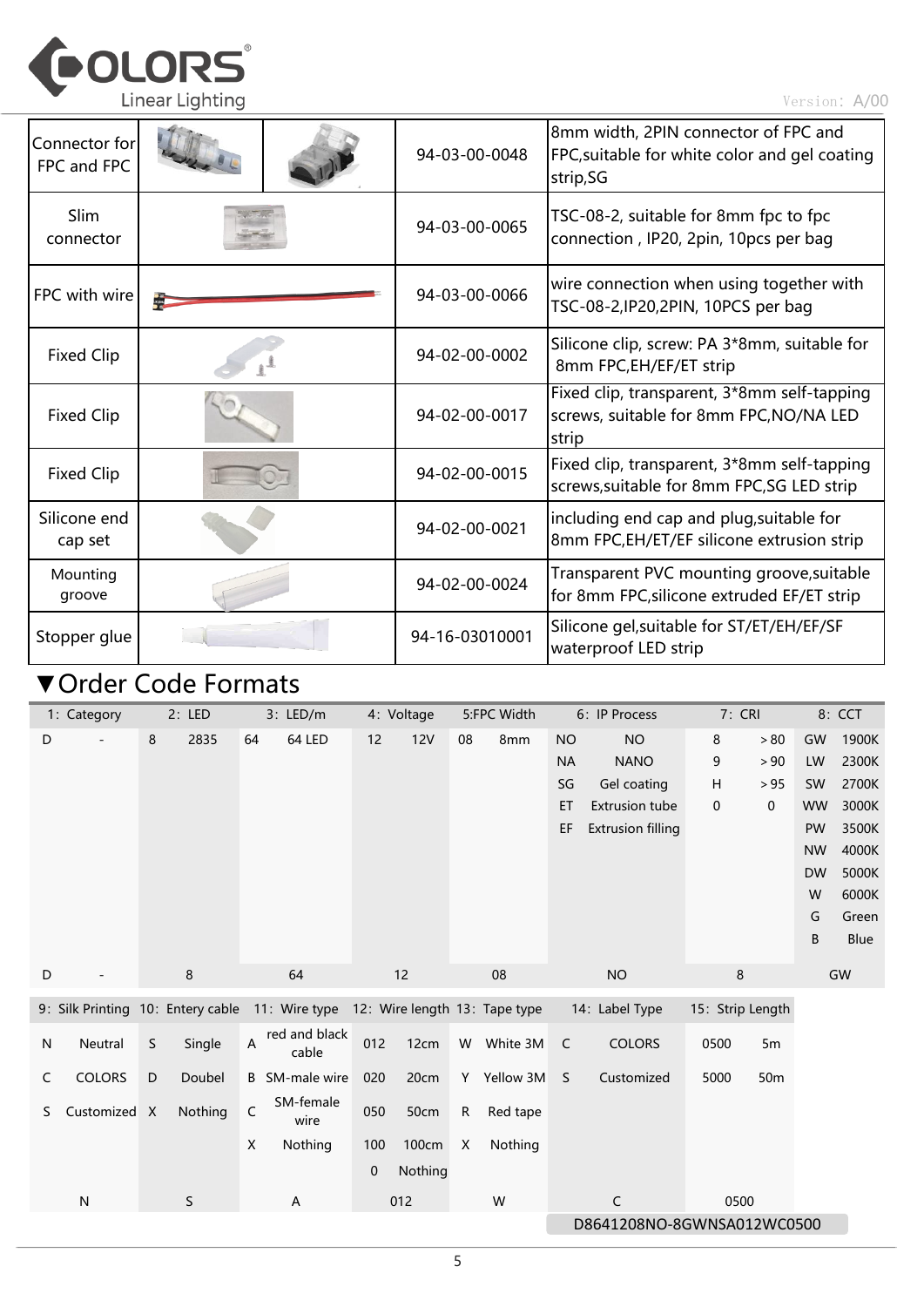

Version: A/00

## ▼Packing

#### Colors brand package



#### General customized package



| IP Process | Product<br>size(mm) | Product<br>quantity<br>(m/reel) | Product<br>quantity<br>(m/case) | Product net<br>weight(kg) | Net weight per box<br>(kg) | Gross weight<br>(kg) | Package size<br>(cm) |
|------------|---------------------|---------------------------------|---------------------------------|---------------------------|----------------------------|----------------------|----------------------|
| <b>NO</b>  | 5000*8*1.5          |                                 | 300                             | 0.108                     | 6.48                       | 7.452                | 41*41*26             |
| <b>NA</b>  | 5000*8*1.6          |                                 | 300                             | 0.11                      | 6.6                        | 7.59                 | 41*41*26             |
| SG         | 5000*8*2.8          |                                 | 300                             | 0.196                     | 11.76                      | 13.524               | 41*41*26             |
| ET         | 5000*10*4.8         |                                 | 200                             | 0.433                     | 17.32                      | 19.918               | 41*41*26             |
| EF         | 5000*10*5           |                                 | 200                             | 0.479                     | 19.16                      | 22.034               | 41*41*26             |

Remark: data with 10% tolerance

#### Engineering packaging of ET(IP67)/EF(IP67)

(free-soldering end caps with 40 cover per box could be ordered separately if needed)